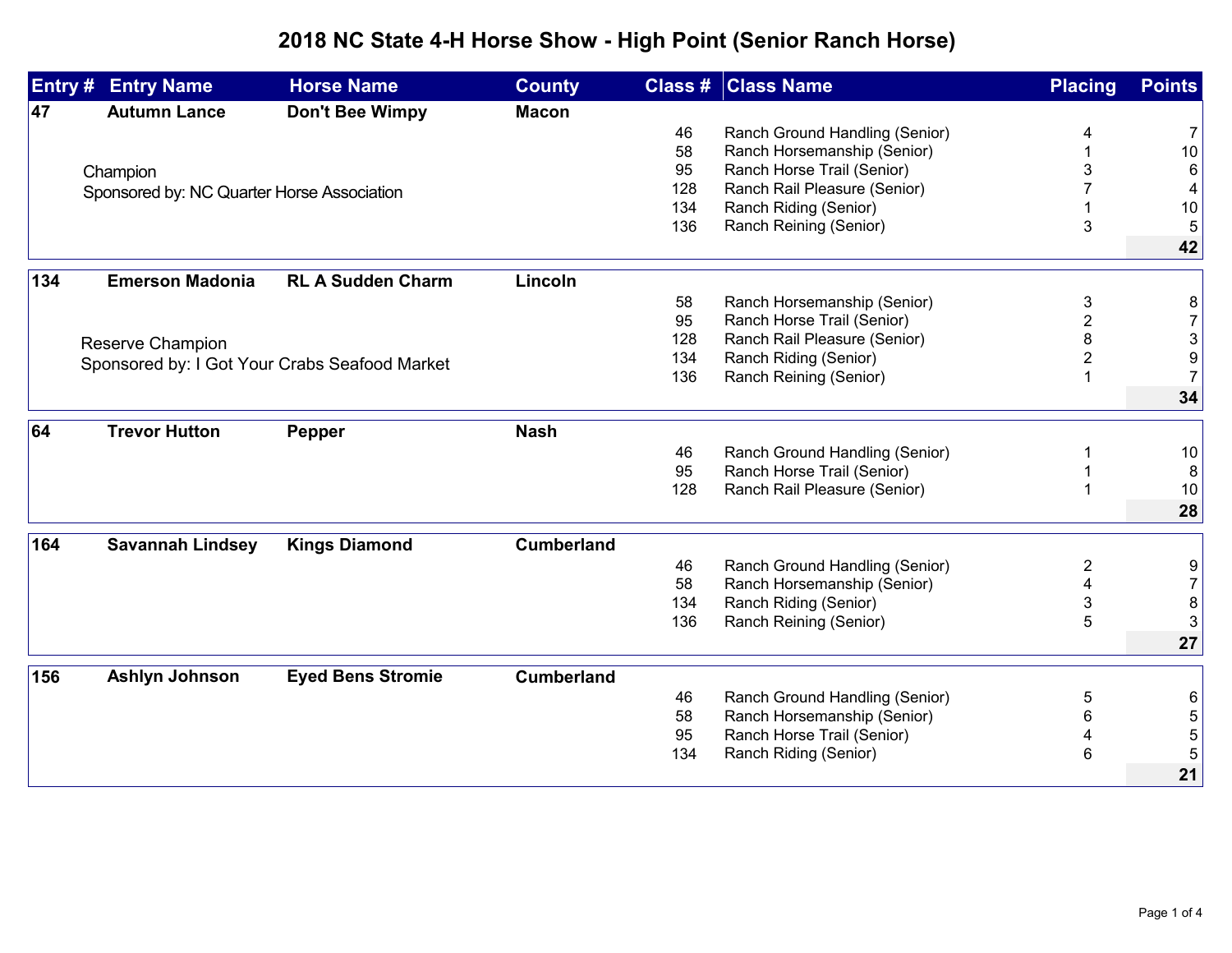| Entry # | <b>Entry Name</b>       | <b>Horse Name</b>             | <b>County</b>   |     | <b>Class # Class Name</b>      | <b>Placing</b> | <b>Points</b>  |
|---------|-------------------------|-------------------------------|-----------------|-----|--------------------------------|----------------|----------------|
| 245     | <b>Caitlyn Bass</b>     | <b>Gilligan's Desert Gold</b> | <b>Columbus</b> |     |                                |                |                |
|         |                         |                               |                 | 46  | Ranch Ground Handling (Senior) | 3              | 8              |
|         |                         |                               |                 | 95  | Ranch Horse Trail (Senior)     | 6              | 3              |
|         |                         |                               |                 | 128 | Ranch Rail Pleasure (Senior)   | 5              | 6              |
|         |                         |                               |                 |     |                                |                | 17             |
| 34      | <b>Natalie Owens</b>    | <b>Jack Be Swift</b>          | <b>Macon</b>    |     |                                |                |                |
|         |                         |                               |                 | 46  | Ranch Ground Handling (Senior) | 7              | 4              |
|         |                         |                               |                 | 58  | Ranch Horsemanship (Senior)    | 5              |                |
|         |                         |                               |                 | 95  | Ranch Horse Trail (Senior)     | 9              | 0              |
|         |                         |                               |                 | 134 | Ranch Riding (Senior)          | 7              | 4              |
|         |                         |                               |                 |     |                                |                | 14             |
| 185     | <b>Gracie Howell</b>    | <b>Vinnys Poco Pine</b>       | Rockingham      |     |                                |                |                |
|         |                         |                               |                 | 46  | Ranch Ground Handling (Senior) | 9              | $\overline{2}$ |
|         |                         |                               |                 | 58  | Ranch Horsemanship (Senior)    | 2              | 9              |
|         |                         |                               |                 | 95  | Ranch Horse Trail (Senior)     | 8              |                |
|         |                         |                               |                 | 128 | Ranch Rail Pleasure (Senior)   | 10             |                |
|         |                         |                               |                 | 136 | Ranch Reining (Senior)         | $\overline{7}$ |                |
|         |                         |                               |                 |     |                                |                | 14             |
| 235     | <b>Leah Nelson</b>      | <b>Coronas Cody Jac</b>       | Chatham         |     |                                |                |                |
|         |                         |                               |                 | 128 | Ranch Rail Pleasure (Senior)   | 4              |                |
|         |                         |                               |                 | 134 | Ranch Riding (Senior)          | 5              | 6              |
|         |                         |                               |                 |     |                                |                | 13             |
| 14      | <b>Makayla Holloman</b> | <b>Bruster Lil Prep</b>       | <b>Johnston</b> |     |                                |                |                |
|         |                         |                               |                 | 58  | Ranch Horsemanship (Senior)    | 7              |                |
|         |                         |                               |                 | 128 | Ranch Rail Pleasure (Senior)   | 9              | $\overline{c}$ |
|         |                         |                               |                 | 134 | Ranch Riding (Senior)          | 9              | $\sqrt{2}$     |
|         |                         |                               |                 | 136 | Ranch Reining (Senior)         | 4              | 4              |
|         |                         |                               |                 |     |                                |                | 12             |
| 182     | <b>Carrie Kirby</b>     | <b>Old Gold Moonshine</b>     | Rockingham      |     |                                |                |                |
|         |                         |                               |                 | 46  | Ranch Ground Handling (Senior) | 6              | 5              |
|         |                         |                               |                 | 134 | Ranch Riding (Senior)          | 4              |                |
|         |                         |                               |                 | 136 | Ranch Reining (Senior)         | 9              | 0              |
|         |                         |                               |                 |     |                                |                | 12             |
|         |                         |                               |                 |     |                                |                |                |
| 246     | <b>Shelby Mabe</b>      | <b>Bonita Corazon</b>         | <b>Cabarrus</b> |     |                                |                |                |
|         |                         |                               |                 | 128 | Ranch Rail Pleasure (Senior)   | $\overline{2}$ | 9              |
|         |                         |                               |                 |     |                                |                | 9              |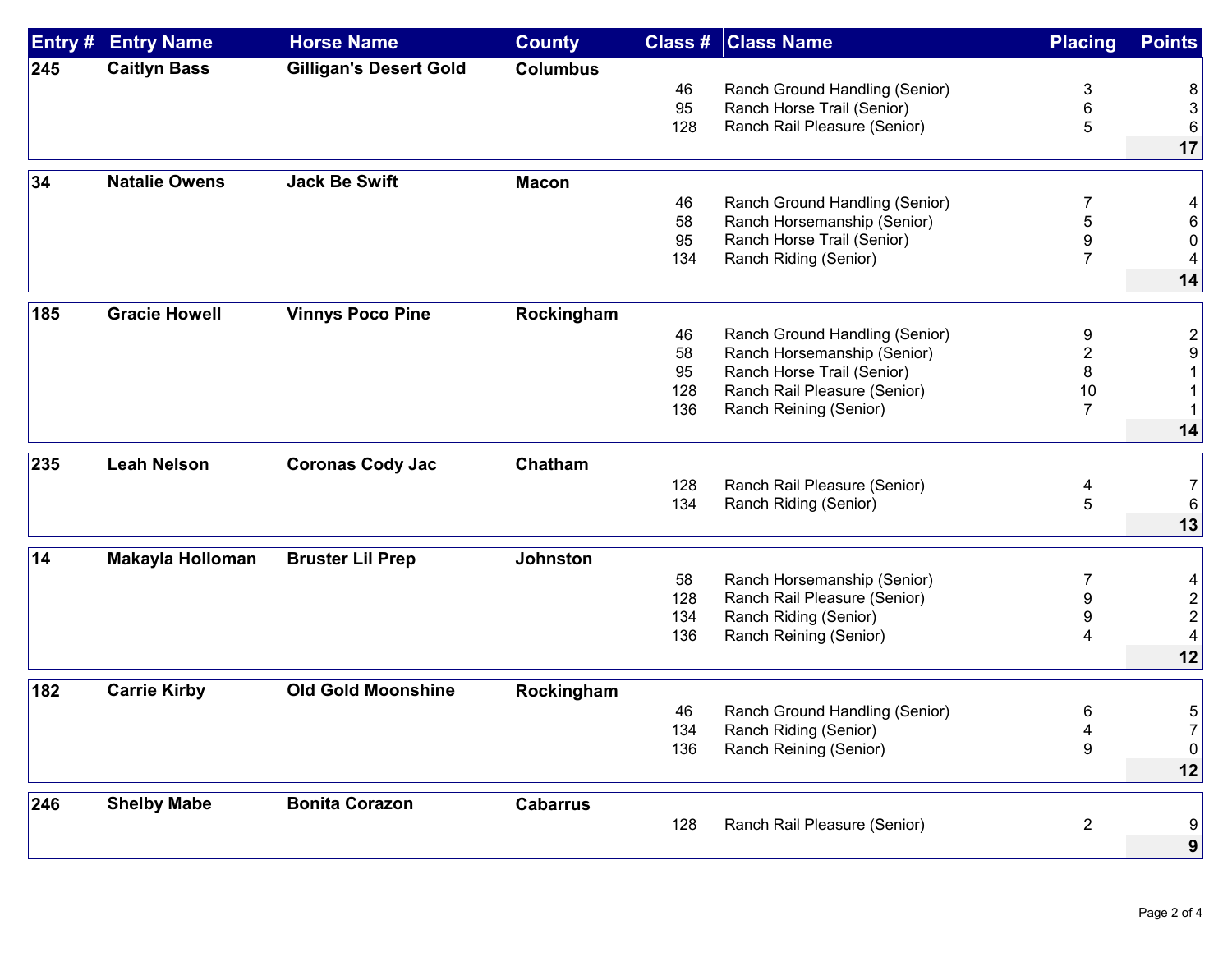| Entry # | <b>Entry Name</b>      | <b>Horse Name</b>           | <b>County</b>       | Class # | <b>Class Name</b>              | <b>Placing</b> | <b>Points</b>           |
|---------|------------------------|-----------------------------|---------------------|---------|--------------------------------|----------------|-------------------------|
| 317     | <b>Keri Smith</b>      | <b>Little Streak</b>        | Lincoln             |         |                                |                |                         |
|         |                        |                             |                     | 128     | Ranch Rail Pleasure (Senior)   | 3              | 8                       |
|         |                        |                             |                     |         |                                |                | 8                       |
| 272     | <b>Lauren Bivins</b>   | <b>Jake From State Farm</b> | Rockingham          |         |                                |                |                         |
|         |                        |                             |                     | 58      | Ranch Horsemanship (Senior)    | 9              | $\overline{\mathbf{c}}$ |
|         |                        |                             |                     | 128     | Ranch Rail Pleasure (Senior)   | 6              | 5                       |
|         |                        |                             |                     |         |                                |                | $\overline{7}$          |
| 91      | <b>Gracie Buchanan</b> | <b>Mr Gun Peppy Pine</b>    | <b>Burke</b>        |         |                                |                |                         |
|         |                        |                             |                     | 136     | Ranch Reining (Senior)         | $\overline{2}$ | 6                       |
|         |                        |                             |                     |         |                                |                | 6                       |
| 131     | <b>Kayla Roumpf</b>    | <b>Get Over It</b>          | <b>Pitt</b>         |         |                                |                |                         |
|         |                        |                             |                     | 58      | Ranch Horsemanship (Senior)    | 8              | 3                       |
|         |                        |                             |                     | 134     | Ranch Riding (Senior)          | 10             |                         |
|         |                        |                             |                     | 136     | Ranch Reining (Senior)         | 6              | $\overline{2}$          |
|         |                        |                             |                     |         |                                |                | 6                       |
| 184     | <b>Laci Summers</b>    | Are We Dun Here             | Rockingham          |         |                                |                |                         |
|         |                        |                             |                     | 95      | Ranch Horse Trail (Senior)     | 7              | $\overline{\mathbf{c}}$ |
|         |                        |                             |                     | 134     | Ranch Riding (Senior)          | 8              |                         |
|         |                        |                             |                     | 136     | Ranch Reining (Senior)         | 8              | 0                       |
|         |                        |                             |                     |         |                                |                | 5                       |
| 117     | <b>Reagan Faulkner</b> | <b>Shud A Ben Cody</b>      | <b>Nash</b>         |         |                                |                |                         |
|         |                        |                             |                     | 95      | Ranch Horse Trail (Senior)     | 5              |                         |
|         |                        |                             |                     |         |                                |                | 4                       |
| 32      | <b>Abigail Gant</b>    | <b>The Smooth Criminal</b>  | <b>Transylvania</b> |         |                                |                |                         |
|         |                        |                             |                     | 46      | Ranch Ground Handling (Senior) | 8              | 3                       |
|         |                        |                             |                     |         |                                |                | 3                       |
| 119     | <b>Julia Williams</b>  | <b>Chip In Time</b>         | <b>Nash</b>         |         |                                |                |                         |
|         |                        |                             |                     | 46      | Ranch Ground Handling (Senior) | 10             | 1                       |
|         |                        |                             |                     | 58      | Ranch Horsemanship (Senior)    | 10             |                         |
|         |                        |                             |                     |         |                                |                | $\boldsymbol{2}$        |
| 52      | <b>Sarah Houston</b>   | <b>Douglas</b>              | <b>Burke</b>        |         |                                |                |                         |
|         |                        |                             |                     | 95      | Ranch Horse Trail (Senior)     | 10             | 0                       |
|         |                        |                             |                     |         |                                |                | $\bf{0}$                |
|         |                        |                             |                     |         |                                |                |                         |